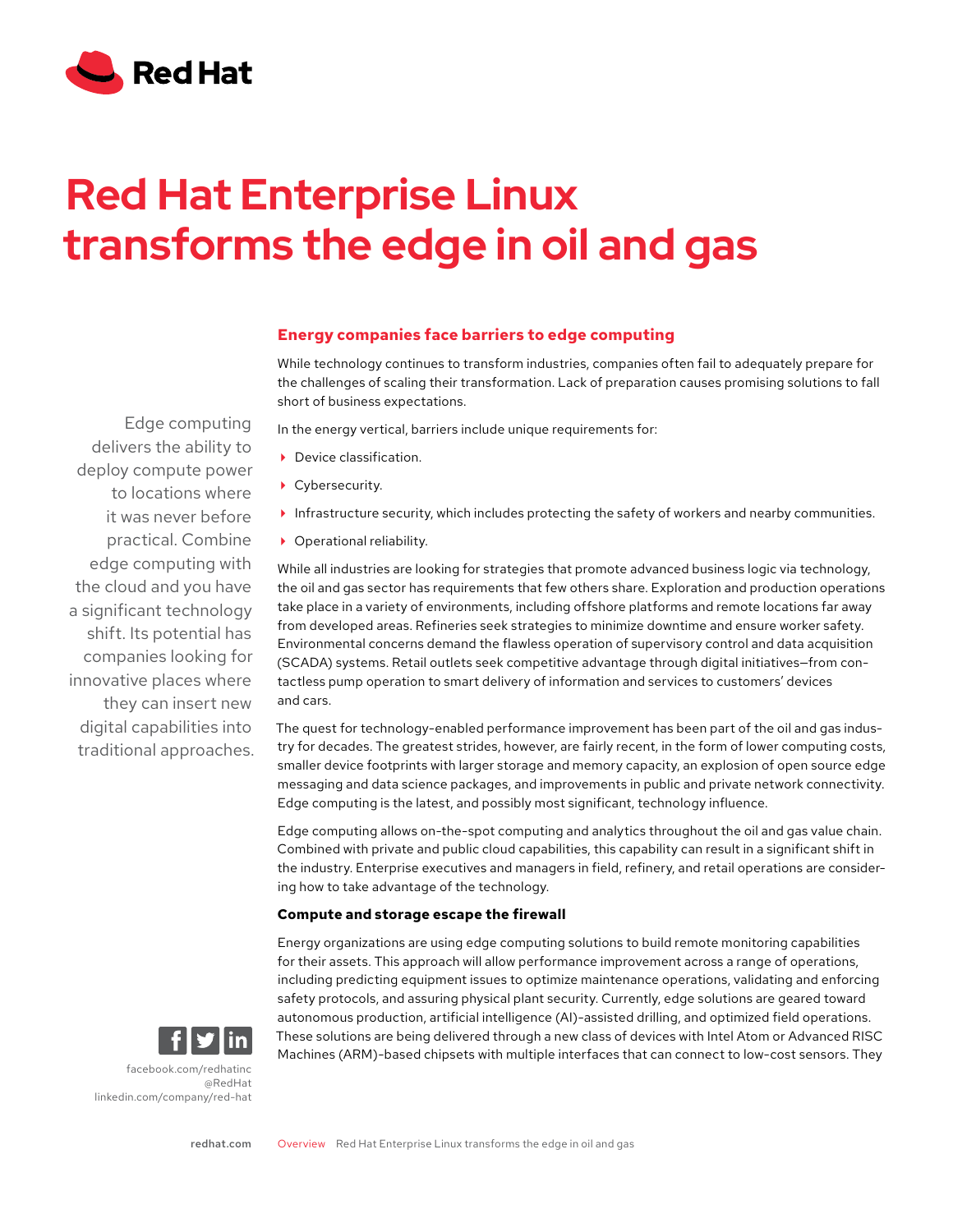

facilitate digital transformation by gathering data and communicating with other networked computers and cloud platforms. They can also control other "things" at the network edge, either autonomously or with direction from engineers in remote locations.

Edge computing goes beyond simply augmenting operational technology (OT) through the Industrial Internet of Things (IIoT) with devices downwell or on pipelines. When energy companies combine cloud computing with the power of distributed computing devices, they gain localized computing power to execute complex and often data-intensive applications and processes in any location.

While edge computing can fundamentally change how oil and gas companies improve performance across the value chain, it also introduces challenges for IT departments and technology vendors. For decades, companies have processed the majority of their data within the physical security of a datacenter and behind a corporate firewall. As technology has evolved, data gathering, analysis, and storage have extended beyond the datacenter and firewall. With edge computing, these actions can happen in the datacenter, in the cloud, or at the data source. Decentralized computing architectures present a number of challenges, including cybersecurity concerns, sourcing needed skills, and determining how to sync OT and IT.

## **Oil supermajor takes a transformational journey to the edge**

Recently, a supermajor announced plans for aggressive growth, pushing to double its earnings without changing customer pricing. Given this ambitious goal, the corporation launched another level of digital transformation initiatives. As the supermajor began developing a new architectural design, it became clear that conventional ways of thinking no longer applied. Building a platform that could meet the requirements of a decentralized world while building upon existing internal knowledge would require new ways of doing things.

The supermajor needed to determine how an operating system (OS) could provide IT capabilities while also solving intricate field-level issues encountered during exploration and production. The IT team needed to devise a way to load an OS designed to run in the datacenter onto a device that lives in the field. Among other considerations, the team looked at how to perform patching, maintain the security of the OS itself, and ensure recoverability. These and other challenges would require new approaches because IT staff could not just walk to the server as they would in a datacenter.

## **Red Hat provides critical expertise in embedded and edge computing**

It also became clear that central processing unit (CPU) architecture support was an important capability in the longer term. Having both Intel and ARM support for a given OS provided the ability to design once and then devise an implementation plan that could accommodate power, size, and price, depending on the use case. As the team rounded out its needs and refined the architecture, they turned to Red Hat to help navigate the world of embedded and edge computing.

Red Hat had invested in the edge computing and IIoT space for years through work in multiple open source community projects. The Red Hat<sup>®</sup> team pointed them to a Fedora® project that was unique in that it addressed how IoT would require a different approach to the OS. The supermajor and Red Hat worked together to define the necessary components needed to achieve this vision. Furthermore, they offered a blueprint for these improved capabilities to the entire Linux® community.

As they approached this new distributed frontier, the supermajor IT team faced a major hurdle. They needed to envision how to load an operating system designed to run in the datacenter onto a device that lives in the field, with security and at scale.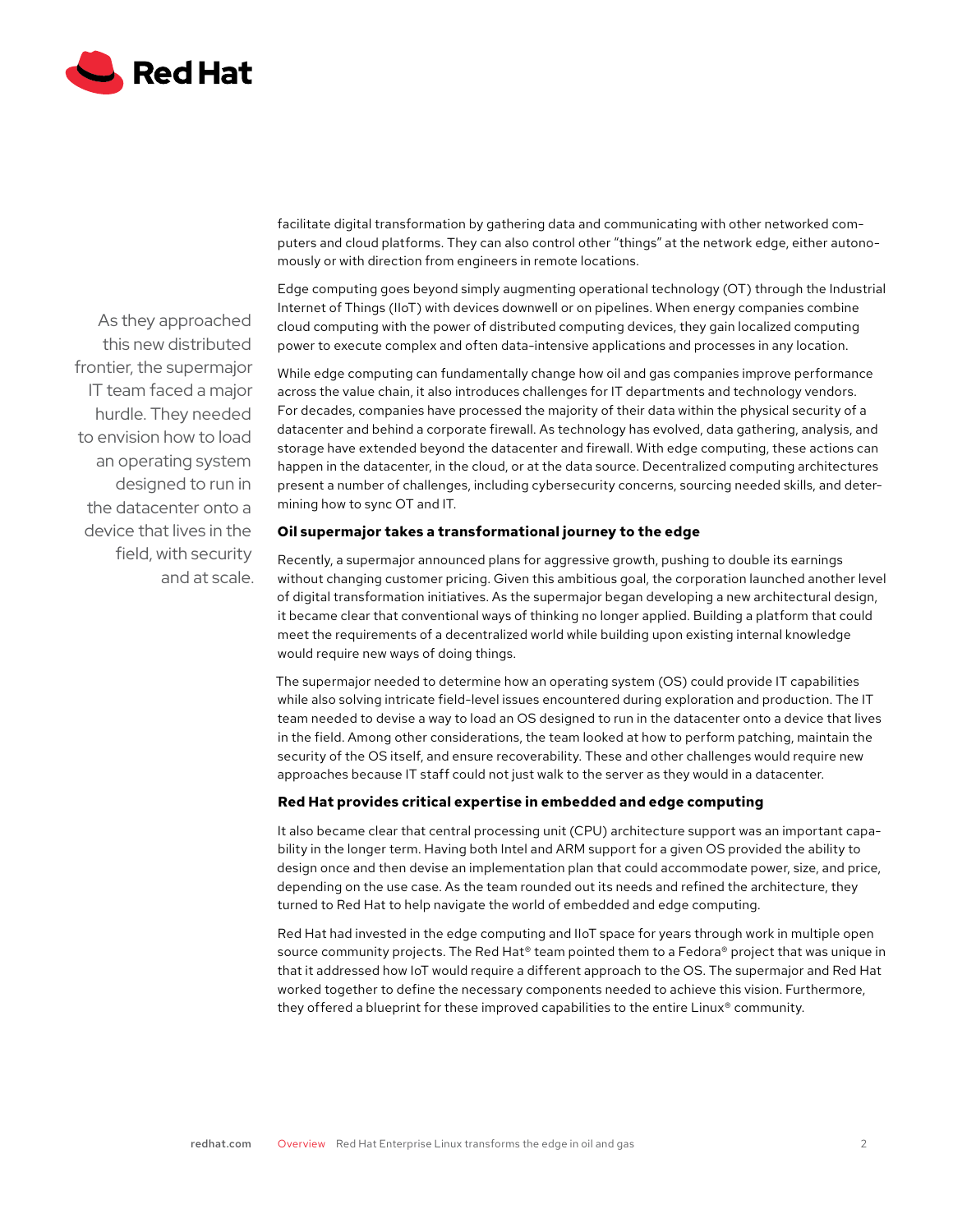

The original design targeted consumer use cases, such as computer vision, data collection, and general processing. Surprisingly, the architectural design and thought that the team put into the various components also helped to guide their counterparts in the operational technologies domain. Much of their work directly supported—with minimal rework—the transition from IT to OT use cases.

This transition provided commonality of both skills and a technology solution. It also helped the organization's business partners focus on their requirements. It allowed them to have an architectural design that included a Red Hat Enterprise Linux operating system.

## **Red Hat Enterprise Linux at the edge**

Edge computing requires thinking differently about security, resiliency, operational patterns, and how operating systems provide value. The decentralized nature of edge computing raises the stakes and amplifies a number of risks. For example, routine tasks like reprovisioning and accessing a remote console are simple in cloud and datacenter environments. Accomplishing the equivalent scenario for remote edge environments can require customers to send a nontechnical resource to the site. Security comprises another challenge as hardware exists away from the datacenter. Edge devices tend to be physically more accessible and vulnerable to threat vectors compared to assets in a traditional datacenter.

An array of technologies and management techniques make Red Hat Enterprise Linux perfectly suited to handle the workload demands, security needs, and environmental challenges of edge computing in the oil and gas industry.

#### **Linux containers provide an operational separation of concern**

In recent years, Linux containers, specifically Open Container Initiative (OCI)-compliant containers, have become the preferred approach for deploying and managing applications. The technology has become a critical building block to most modern architectures. While the benefits of using containers were initially focused on cloud computing, the same value proposition is equally applicable to edge and IIoT environments.

Container images distribute applications with all their runtime dependencies as an immutable atomic unit. This structure has the effect of making applications extremely portable. It also means that the life cycle of applications can be managed independently from the underlying operating system. This decoupling not only provides much greater flexibility of application dependencies but also creates a smaller, more focused contract between the kernel -> container engine -> container process.

This contract vastly minimizes the possibility of traditional maintenance and patching processes to negatively impact containerized applications. It relieves IT administrators as, when appropriate, application teams can also control the deployment and rollout of their workloads while infrastructure teams can ensure that the underlying OS is maintaining security updates with far less risk to the applications.

Containers also provide a number of security benefits. The Linux kernel offers extensive sandboxing capabilities for processes that, in practice, are rarely used on their own. Containers make it simple to use features like cgroups, namespaces, SECCOMP, SELinux, and to restrict the underlying surface area of the system that is accessible to applications. The implementation of container security makes a secure-by-default posture easily obtainable.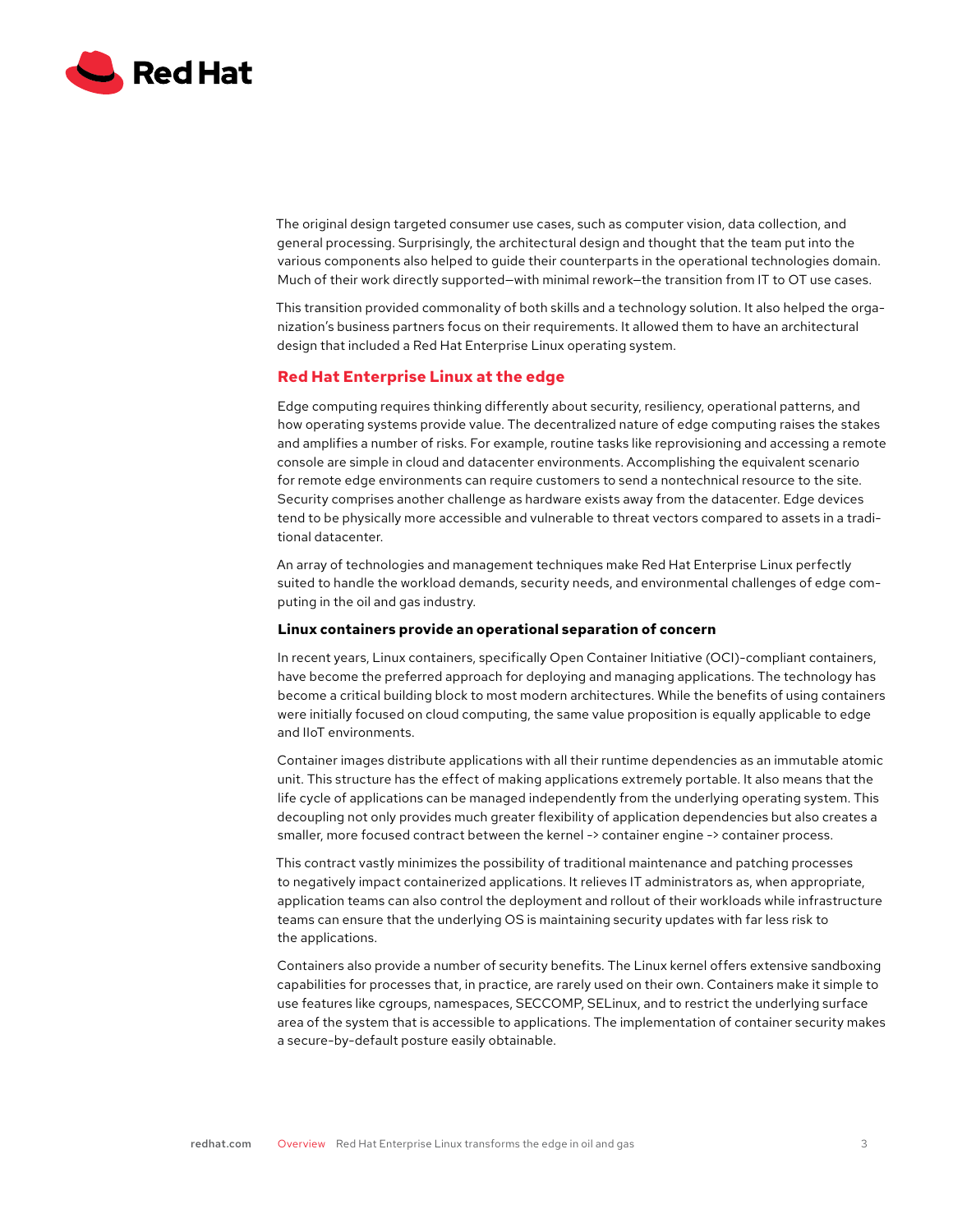

### **Adapting Red Hat Enterprise Linux for the edge**

Historically, IT teams have used two primary approaches for distributing Linux in edge and IIoT environments. The first involves an embedded approach that treats the OS more like firmware. Advantages to this model can include a small footprint containing only the binaries necessary for the environment, an A/B partition update model, and consistency across devices. While this offers a valid approach, it also has commonly encountered drawbacks, including a lack of visibility into the included binaries. Embedded distributions can appear as a mystery, and unfortunately some of these fail to deliver security updates for the life of the system.

Challenges around introspection, common vulnerabilities and exposures (CVE) analysis, and complying with corporate standards also create barriers for operational systems to connect to IT-owned infrastructures. This model is also criticized for being inflexible and difficult to adapt over time. Altering the OS or firmware may require the end user to create their own custom build and take ownership of the operating system compile, testing, and deployment. This option is not realistic for many use cases and introduces more risk than reward.

The second approach involves using a traditional package-based distribution. Similar to the prior example, it has numerous advantages, including adaptable installs that can change with your environment's needs, simple introspection, and IT compliance. Conversely, a standard distribution can also be challenging to manage and keep consistent at the level of scale seen in edge and IoT environments. Over time, drift between systems creates scenarios that can increase the cost of management and lead to fragile environments.

While each approach has its merits, a technology called rpm-ostree introduced through the Fedora IoT project, can provide the best of both of these approaches. The rpm-ostree is a hybrid image and package system that combines the features of libostree and libdnf. This technology allows for transactional updates of images and packages where only the deltas are used to compose a custom Red Hat Enterprise Linux OS. Through close customer collaboration, Red Hat Enterprise Linuxsupported packages can be used to construct a fit-for-purpose Linux edge operating system designed with the imagebuilder tool built from rpm-ostree supported repositories. This approach combines the reliability and consistency of an A/B-style update model, with the security and life cycle of Red Hat Enterprise Linux content that enterprises trust. These rpm-ostree images are simple to customize and adapt as needed by the environments in which they operate. Why redeploy the entire OS or ship a new device when you can make changes centrally and easily push them to production in minutes?

## **Network efficient OS updates with intelligent rollbacks**

Network efficient OS updates, also known as transactional updates, dramatically improve the resilience for OS updates and ensure that nodes are always in a "known-good" state. Greenboot uses rpm-ostree and application-specific tests that can be run on startup. In the event of an issue, the system will rollback changes and preserve the working state. This feature helps eliminate the need to choose between application stability and applying security updates. In addition, it eliminates the need to physically touch the edge device in case of a failed patch or update.

The update payloads for rpm-ostree are highly optimized for intermittent and low-bandwidth connections, transferring only a fraction of the data used by a traditional package-based distribution.